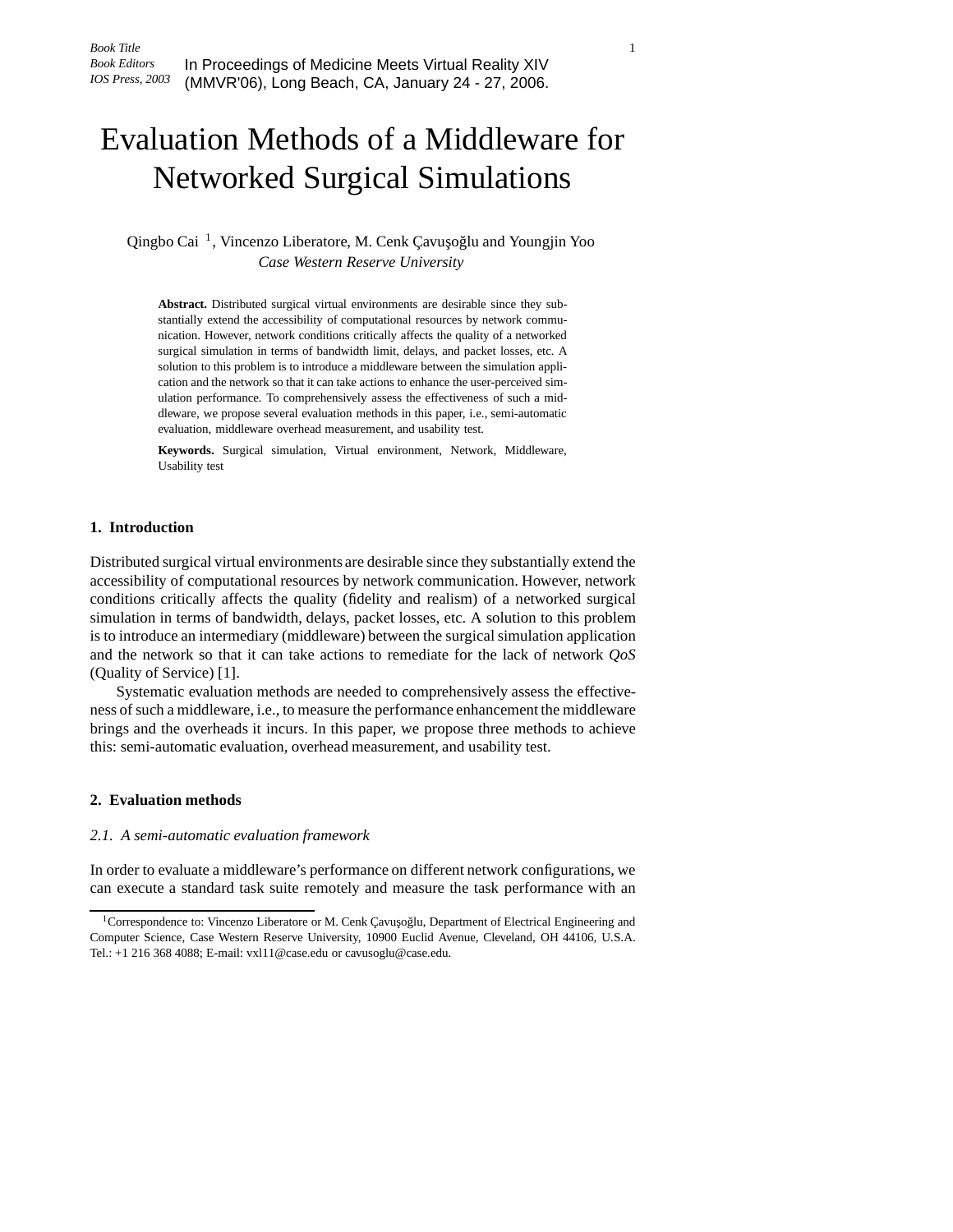automatic procedure. Specifically, we can implement an automatic controller to execute each task. For example, we may build an automatic controller, which moves the scalpel using compliant control to perform the Fitts' task [2,3] and uses the Fitts' index of performance as performance metrics, to observe the controller performance under various network conditions.

A semi-automatic evaluation framework consists of a benchmark suite of representative surgical tasks and the infrastructure for network emulations of a middleware. The benchmark tasks should be i) simple so that they can be programmed with control techniques of general knowledge; and ii) representative of a human user's simple operations. One example is the standard Fitts' task. Alternative benchmark task can be general tasks performed in typical surgery, including tasks that require tracking of simple trajectories using surgical tools and maintaining constant contact force between the surgical tool and tissue, with appropriate performance metrics such as task completion time and error in trajectory tracking, and the amount of simulated damage that a controller inflicts under poor network conditions for constant force application tasks.

## *2.2. Overhead measurement*

An ideal middleware should have minimal latency and throughput overhead, and moderate computational requirement. Unfortunately, this is not always the case. The overhead imposed by a middleware can be evaluated by comparing the packet delay and throughput of a middleware with point-to-point plain socket communication. To assess the computational requirements and running time of the individual modules within a middleware or the middleware as a whole, a middleware should include instrumentation software that can be selectively turned on or off at run-time.

#### *2.3. Usability test*

The ultimate goal of the middleware is to enhance the user-perceived performance of a networked surgical simulation. Consequently, user experiences should also be included in a comprehensive evaluation. From the middleware perspective of view, our concerns are the issues related to the network influences on user experiences, such as the responsiveness of haptic devices, the stability of haptic feedback, the smoothness of remote visualization, etc.

A usability test of virtual environments (VE) differs from traditional one in that it introduces factors such as presence, physiological effects, locating and manipulating objects, etc. Although intensive research has been done in VE and usability, few examples exist to apply usability in VE. An overview of usability evaluation in virtual environments is given in [4]. A popular and effective technique to collect qualitative data during usability tests is the "think-aloud" protocol [5], where a participant vocalizes his feelings and thoughts regarding the interfaces while performing a task. Comparative evaluation may also be conducted by asking subjects to operate the benchmark tasks on several programs representing different configurations of the middleware. Then, a statistical analysis is performed to validate the techniques applied in the middleware. There are several factors that can affect the result of a usability test, for example, the subjects' prior experience with VE and surgical tasks, the model of learning (individual or pair work), the learning curve, etc. Therefore, we should consider the influences of these factors